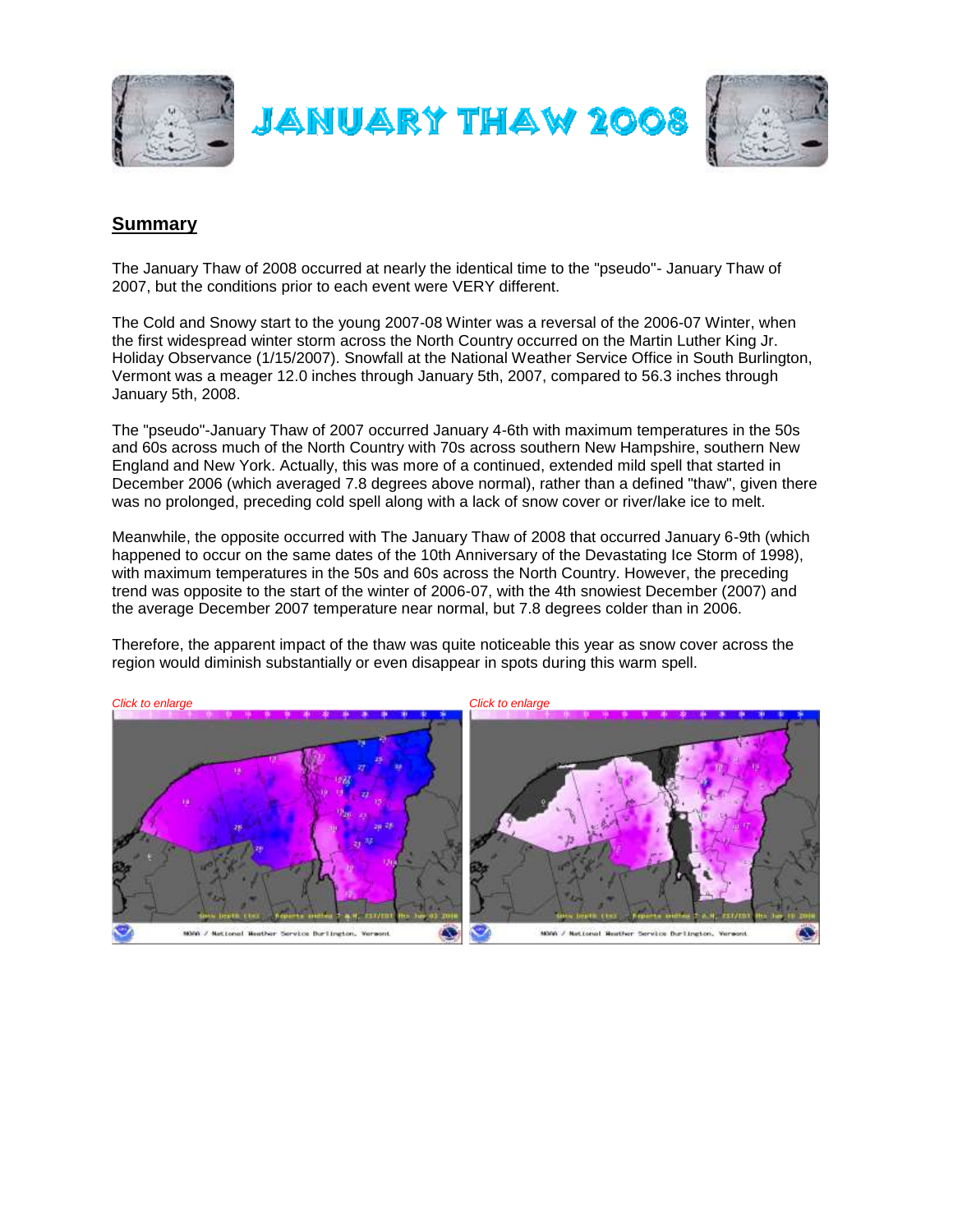## *Click to enlarge*



In addition, river ice that was non-existent in January 2007 was prevalent prior to this thaw. Thus, snowmelt would cause increased water runoff into area streams and rivers, which caused some abnormally high water flows and some localized ice jams.

This resulted in water levels to exceed their banks with some very minor flooding, specifically along the AuSable River in New York and the Missisquoi **River in northern Vermont.** 



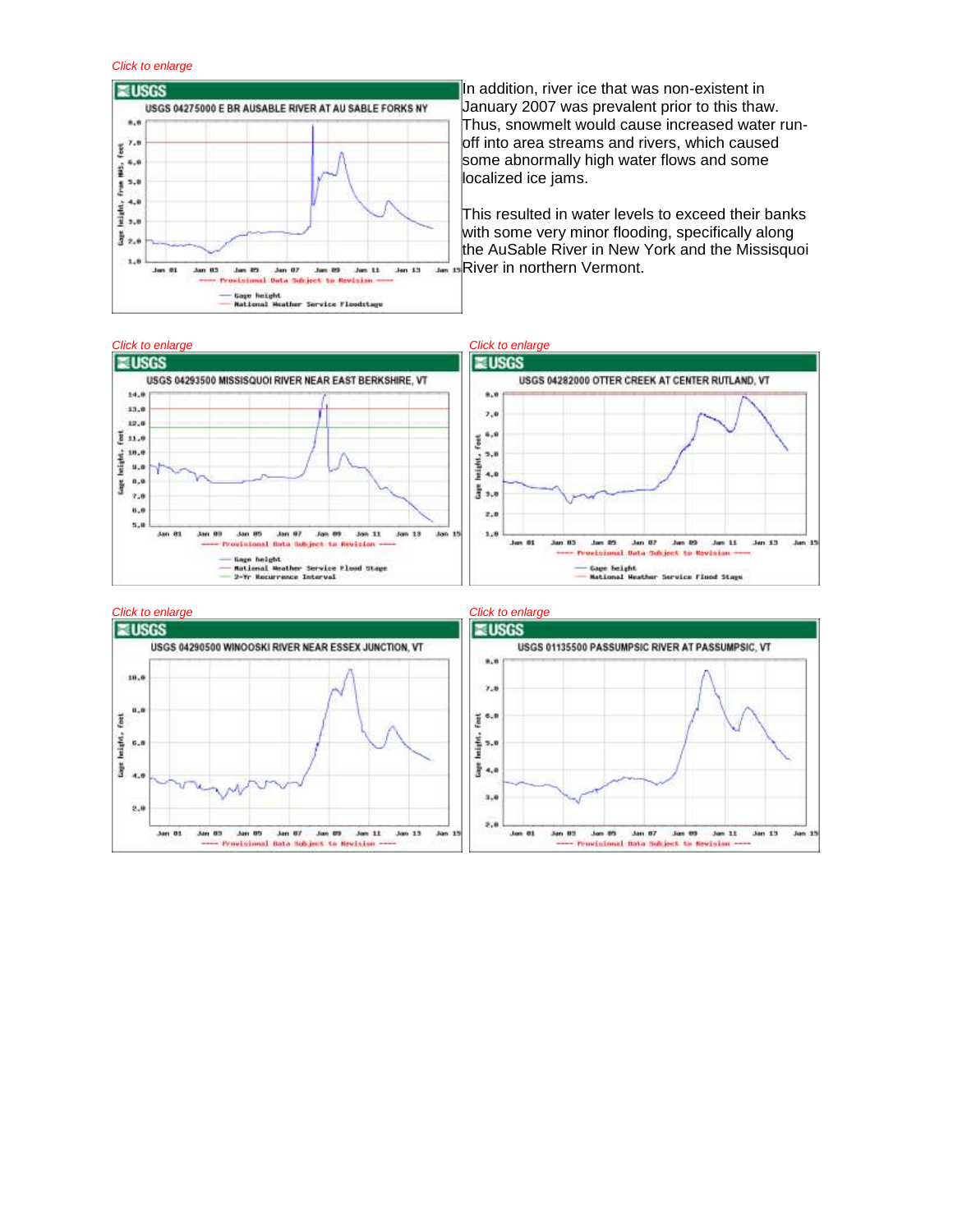## **Meteorological Background**

An arctic cold front moved across Vermont and northern New York on January 2nd, immediately following a New Year's Day snowfall that delivered 4 to 8 inches across the region. Arctic high pressure moved into the Mississippi and Tennessee River valleys with an elongated ridge axis across New York into Quebec by the morning of January 3rd with the ridge axis cresting across New England on the night of the 3rd. An arctic air mass, strong high pressure with clear skies, calm/light winds and fresh deep snow cover created ideal radiational cooling conditions for sub zero temperatures during the early morning hours of the 3rd and 4th.

By the early morning hours of January 4th, the ridge axis had dampened and shifted southeast of the North Country allowing for a developing southwest "return" flow of milder air at the surface. Meanwhile at mid and upper layers of the atmosphere, the dominating ridge settled across the southeast United States, while a developing trough was entering the Pacific Northwest coast of the United States. This accounted for a very broad southwest flow to develop across the eastern United States including the North Country until the Pacific Northwest trough moves across the country and through the Northeast by January 9th.

The influence of milder air moving into the region was apparent on the 4th and continued through the weekend into early next week.

Maximum temperatures rebounded from zero to 15 degrees above zero on the 3rd to mainly into the 20s on the 4th, 30s on the 5th, upper 30s to upper 40s on the 6th, mid 40s to mid 50s on the 7th, 50s to lower 60s on the 8th, and primarily in the 50s on the 9th as a surface cold front and mid atmospheric disturbance moved across the region.



*Click to enlarge*



*Click to enlarge*

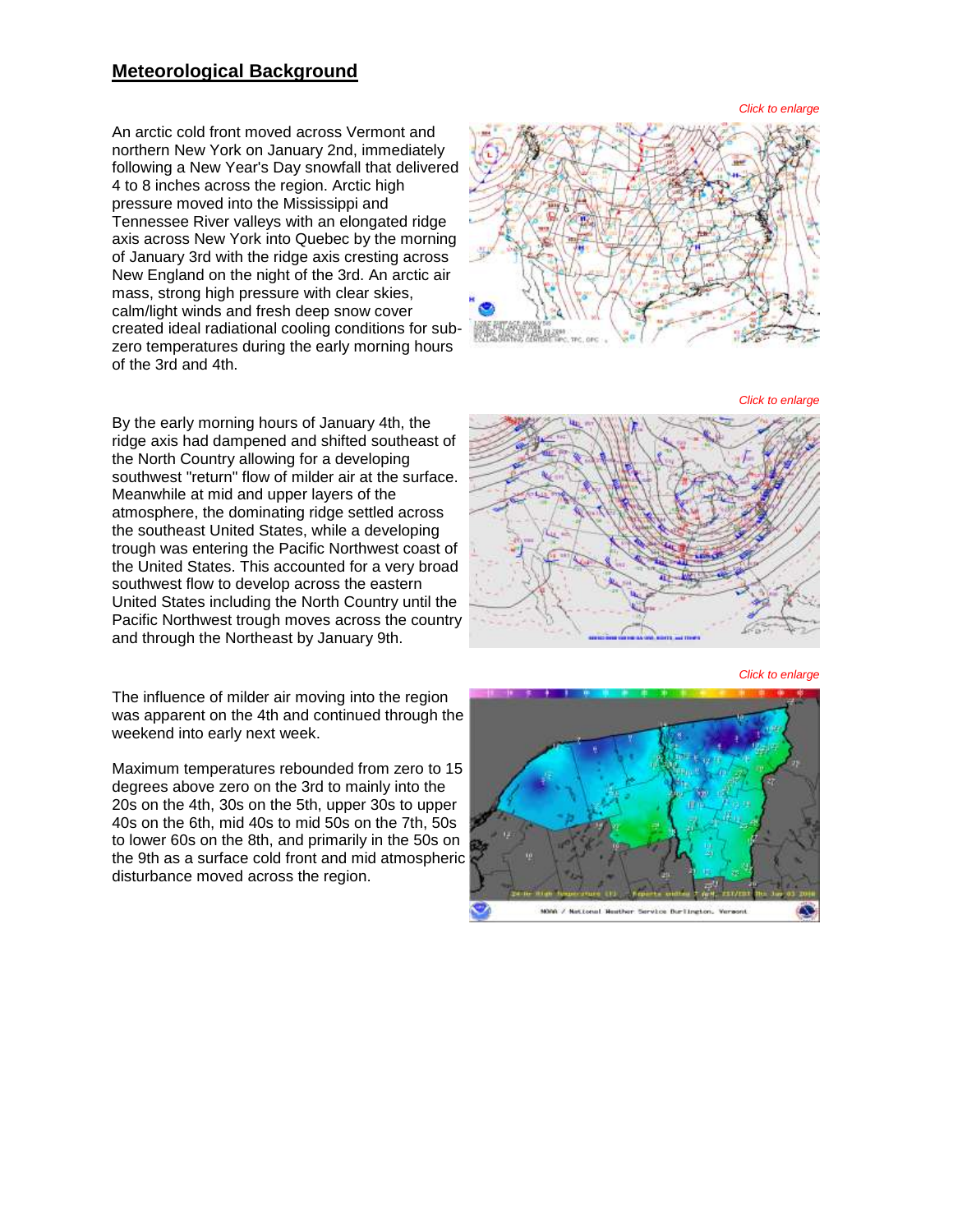

*Click to enlarge*

Meanwhile, minimum temperatures witnessed even greater changes with sub-zero temperatures throughout the North Country on the early morning of the 3rd and 4th, followed by teens and lower 20s across much of the region during the early morning of the 5th, primarily 20s on the 6th, 30s on the 7th, 30s and 40s on the 8th and 30s, 40s and lower 50s on the morning of January 9th.

On the 9th, an upper level trough and surface cold front moved across the region with scattered rain showers and cooler air that ended the main thaw.





A typical pattern/feature emerged with respect to minimum and maximum temperatures across the North Country, that being the coolest temperatures were east of the Green Mountains, especially the Connecticut River Valley with the mildest readings experienced in the Champlain and St. Lawrence River valleys. The coldest readings in the east are associated with a phenomenon called an inversion. Colder air is denser than the arriving milder air, thus the mild air flows above the cold air and ground, thus forming an inversion. This inversion acts as a lid trapping the cold air beneath from escaping and the mild flow from reaching the surface.

Larger, broader valleys such as the St. Lawrence and Champlain valleys that are parallel to the flow are more receptive to the influx of milder air, thus scouring out the cold dense air. Meanwhile, deeper, narrower and shorter valleys like the numerous smaller river valleys within the Green Mountains and the Connecticut River Valley retain the coldest air at the surface, forcing the milder air aloft, thus producing an inversion.

This phenomena often occurs with the approach of a storm system from the southwest moving into the North Country with precipitation falling as snow then quickly changing to rain across much of New York